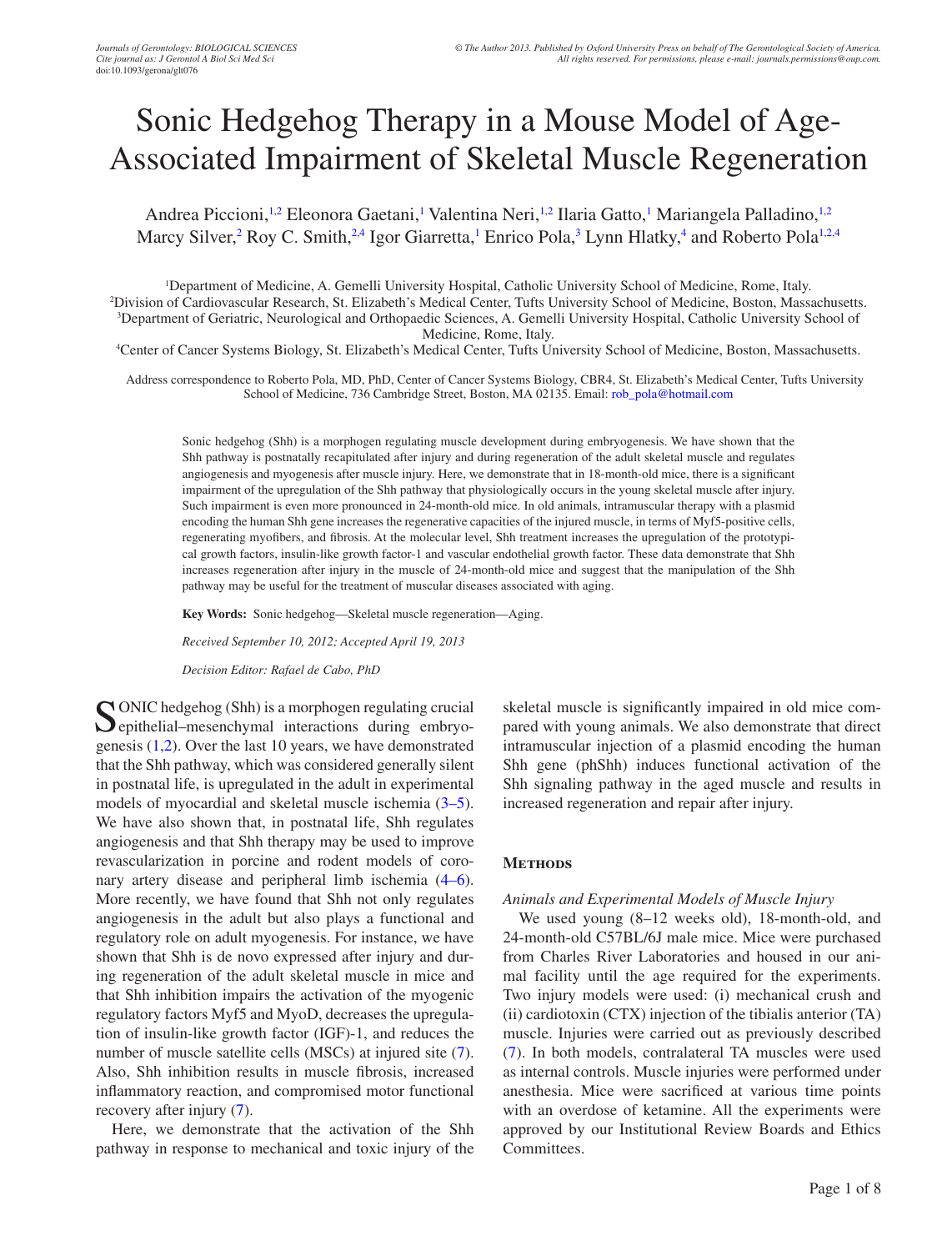## *Analysis of the Activation of the Shh Pathway in Response to Injury*

Mechanical crush and CTX injection of the TA muscle were carried out unilaterally as described ([7\)](#page-6-4). Twentyfive young, 18-month-old, and 24-month-old mice were used for each experimental model. Five mice in each model were sacrificed at each of the following time points: days 0 (before injury), 2, 4, 7, and 14. These time points were chosen because they encompass both early and late phases of muscle repair after injury and have been established previously ([7\)](#page-6-4). After sacrifice, muscles were harvested and the activation of the Shh pathway was evaluated by quantification of Shh and Gli1 messenger RNA (mRNA) levels by real-time reverse transcription-PCR (RT-PCR). The primer sequences were as follows: Shh forward, 5′-GAGCAGACCGGCTGATGACT-3; Shh reverse, 5′-AGAGATGGCCAAGGCATTTAAC-3′; Gli1 forward, 5′-TTGTCCAGCTTGGATGAAGG-3′; Gli1 reverse, 5′-CCCAGACGGCGAGACAC-3′. One-step realtime RT-PCR was performed using the ABI PRISM 7700 Sequence Detection System (Applied Biosystems). Total RNA (2–20ng) isolated from each muscle was added to a reaction mixture containing forward primer, reverse primer, TaqMan probe, and TaqMan One-Step RT-PCR Master Mix Reagents (Applied Biosystems) in a final volume of 50 μL. We used 18S rRNA as a stable endogenous reference gene to normalize the target mRNA expression. TaqMan probes were labeled with a fluorescent reporter dye (FAM) at the 5′ end and a quencher dye (TAMRA) at the 3′ end. Thermal cycling conditions were as follows: 1 cycle of 30 minutes at 48°C for reverse transcription; 1 cycle of 10 minutes at 95°C for activation of DNA polymerase; 40 cycles of 15 seconds at 95°C for denaturation and 1 minutes at 60°C for annealing and extension. The expression levels of target gene and 18S rRNA in each sample were calculated based on the standard curve generated with the Mouse Universal Reference Total RNA (BD Biosciences Clontech). The expression level of target gene was then normalized by the expression level of 18S rRNA using TaqMan Ribosomal RNA Control Reagents (Applied Biosystems) to control the quantity of the isolated RNA. Real-time RT-PCR analyses were performed in duplicate.

## *Assessment of phShh Expression In Vivo*

The phShh has been described previously ([5](#page-6-5)). Also, we have shown already the beneficial effects of phShh therapy in experimental models of myocardial ischemia in rats and pigs and peripheral limb ischemia in mice [\(5](#page-6-5)[,6](#page-6-6)). In these previous experiments, 200 µg phShh were able to induce functional activation of the Shh pathway in the murine ischemic hind limb [\(6](#page-6-6)). Based on these data and on the relative muscle masses of murine hind-limb and murine TA muscle, we calculated a dose equivalent of phShh (40 µg phShh) to be used in our experimental models of TA CTX injury. To confirm the ability of this treatment regimen to induce functional activation in the injured TA muscle of aged mice, a total of twenty 18-month-old mice underwent unilateral injury of the TA muscle by CTX injection. Immediately after injury, 10 mice received an intramuscular injection of 40 µg phShh. The remaining 10 mice received an intramuscular injection of an equal dose of empty plasmid and were used as controls. Mice were sacrificed 4 and 7 days after injury and muscles were harvested. Expression of Gli1 was detected by realtime RT-PCR, as described earlier. Results are expressed as the ratio between Gli1 expression in the treated leg versus the untreated leg. We also performed PCR to detect expression of human Shh in muscles treated with 40 µg phShh. Primers sequences for PCR amplification for human Shh were as follows: forward, 5′-GAGCAGACCGGCTGATGACT-3′; reverse, 5′-AGAGATGGCCAAGGCATTTAAC-3. PCR experimental conditions were as follows: 5 minutes at 94°C; 1 minute at 94°C, 1 minute at 60°C, 1 minute at 72°C for 40 cycles; 72°C for 7 minutes. Expression of mouse β-actin was used as housekeeping gene. PCR products were analyzed by 2% agarose gel electrophoresis.

## *Quantification of Activated Muscle Satellite Cells, Newly Formed Myofibers, and Fibrosis*

A total of sixty 24-month-old mice were used for these experiments. All animals underwent unilateral CTX injury of the TA muscle, as described earlier. Of these mice, 30 were treated, immediately after injury, with 40 µg phShh, injected into the injured TA muscle. The remaining 30 mice received an equal dose of empty plasmid, immediately after injury, by direct injection in the injured TA muscle. For the analysis of activated MSCs, 10 mice in each treatment group were sacrificed 4 days after injury. For the analysis of newly formed myofibers, 10 mice in each treatment group were sacrificed 7 days after injury. For the analysis of fibrosis, 10 mice in each treatment group were sacrificed 14 days after injury. Activated MSCs were identified by positive immunostaining for Myf5, as previously described ([7\)](#page-6-4). To identify Shh-responding cells, we used a rabbit polyclonal anti-Gli1 antibody (Abcam). Newly formed myofibers were identified by the presence of centrally located nuclei, as previously described [\(37](#page-7-0)). Fibrosis was evaluated by Van Gieson staining, as previously reported ([7\)](#page-6-4). Calculations were done on 5 sections per muscle. Analyses were performed in a blinded fashion by two independent investigators.

# *Analysis of the Expression Levels of Growth Factors in the Injured Muscle of Old Mice Treated With phShh and Controls*

Specimens of the TA muscles from the mice sacrificed at Days 4 and 7 after injury were used for assessing the protein levels of IGF-1 and vascular endothelial growth factor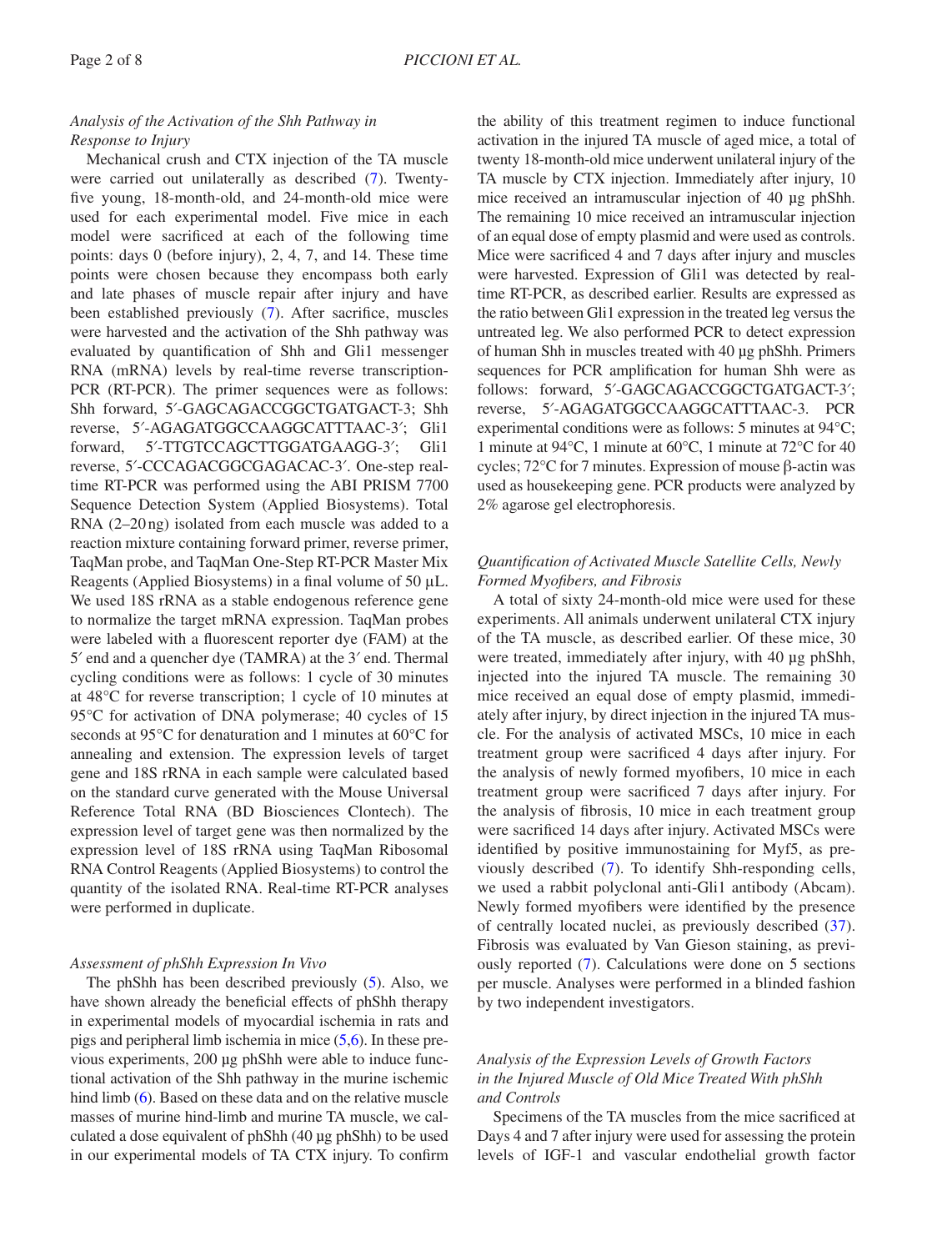(VEGF)165 by ELISA (R&D Systems), as previously described [\(3–7](#page-6-2)). Results are presented as ratio between the injured muscle and the contralateral side.

#### *Statistical Analysis*

All data are expressed as mean value ± *SD*. Statistical comparisons of means were performed by Student's *t* test. A *p* value < .05 was considered statistically significant.

#### **Results**

## *Age-Dependent Impairment of the Upregulation of the Shh Pathway in the Skeletal Muscle in Response to Injury*

Upon mechanical crush and CTX injury of the skeletal muscle, young mice displayed significant increase of Shh mRNA level ([Figure 1\)](#page-2-0). In both experimental models, Shh mRNA levels were about 10 times higher in injured muscles compared with contralateral uninjured TA muscles at Days 2 and 4 after injury. At Day 7 after mechanical crush, Shh levels were about six times higher in injured muscles compared with the uninjured TA muscles [\(Figure 1a](#page-2-0)). Similarly, 7 days after CTX injection, Shh levels were about eight times higher in injured muscles compared with uninjured tissues ([Figure 1b](#page-2-0)). At Day 14 after injury, Shh mRNA expression was not different in injured and control TA muscles [\(Figure 1a](#page-2-0) and [b](#page-2-0)). In 18-month-old mice, the time course of Shh expression upon injury was similar to that observed in young animals, but Shh levels were significantly lower than those observed in young mice in both injury models ( $* p < .01$ ; [Figure 1a](#page-2-0) and [b](#page-2-0)). An even more pronounced impairment of Shh upregulation after injury was o[b](#page-2-0)served in 24-month-old mice (Figure 1a and b). In these mice, Shh upregulation was significantly lower than in 18-month-old animals at Days 2 and 4 after crush (\* $p < .01$ ), as well as at Day 2 after CTX injury (\* $p < .05$ ). Also, it was significantly lower than in young mice (8–12 weeks old) at 2, 4, and 7 days after injury in both experimental models (\*\**p* < .001, \**p* < .01).

Because Gli1 is the principal transcription factor of the Shh pathway, its expression constitutes evidence of functional activity of the Shh pathway [\(3\)](#page-6-2). For this reason, the



<span id="page-2-0"></span>Figure 1. Impaired activation of the Sonic hedgehog (Shh) signaling pathway in injured muscles of 18- and 24-month-old mice. Shh real-time PCR was performed at Days 0, 2, 4, 7, and 14 after mechanical crush (**a**) and cardiotoxin (CTX) injury (**b**) of the tibialis anterior (TA) muscle. Real-time PCR for Gli1 was performed at the same time points for both experimental models as well (**c** and **d**). The ratio between Shh and Gli1 mRNA levels in the injured TA muscle and the contralateral TA muscle increased significantly in young mice at Days 2, 4, and 7 after injury (\**p* < .01). In 18- and 24-month-old mice, Shh and Gli1 upregulation after both mechanical and toxic injury was significantly lower compared with young mice  $(*p < .01, **p < .001)$ . In addition, Shh upregulation was reduced in 24-month-old mice compared with 18-month-old mice at Days 2 and 4 after crush (\* $p < .01$ ) and at Day 2 after CTX injury (\* $p < .05$ ).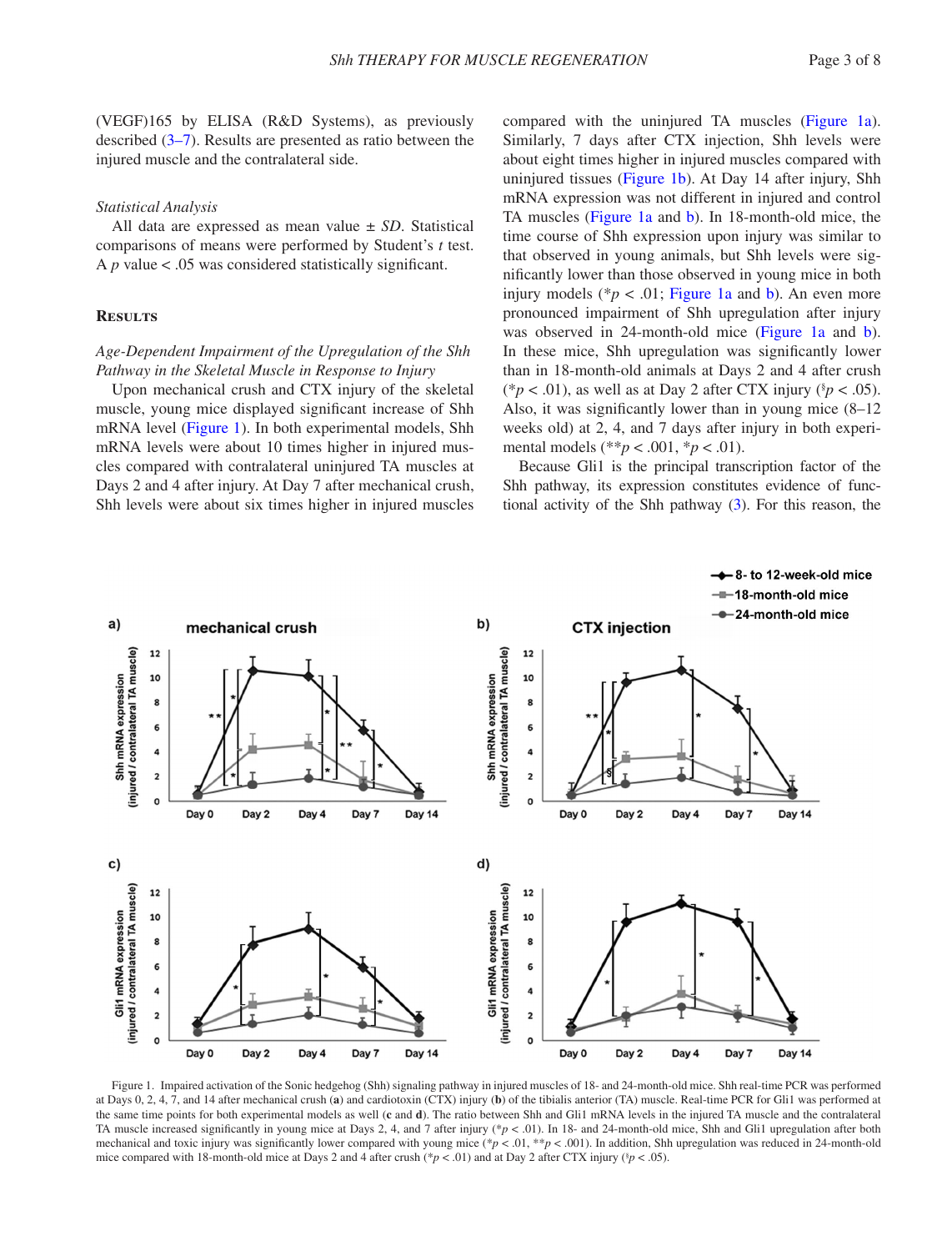mRNA levels of Gli1 were also analyzed. We found that both mechanical and toxic injuries of the skeletal muscle were followed by significant upregulation of Gli1 mRNA in young mice at Days 2, 4, and 7 after injury, with the highest expression level being observed at Day 4 (>8-fold increase in injured TA muscles compared with control TA muscles; [Figure 1c](#page-2-0) and [d\)](#page-2-0). Gli1 upregulation was instead significantly impaired in 18-month-old mice and 24-month-old mice at 2, 4, and 7 days after injury in both experimental models (\**p* < .01; [Figure 1c](#page-2-0) and [d](#page-2-0)).

# *Shh Gene Therapy Is Able to Induce Functional Activation of the Shh Pathway in the Injured Skeletal Muscle of Old Mice*

A basic tenet of this study is that we can overexpress functional Shh in a controllable manner in mouse muscle tissues. To prove this, we used a total of 20 old mice, which received an intramuscular injection of 40 μg phShh  $(n = 10)$  or empty plasmid  $(n = 10)$  immediately after CTX injury. Mice were sacrificed 4 days after injury. We found significantly higher expression levels of Gli1 in muscles of old mice injected with phShh compared with those injected with empty plasmid ( $p < .01$ ; Figure 2a). Such levels of expression were similar to those observed in young mice at this time points after CTX injury ([Figure 1d\)](#page-2-0). We also observed strong expression of human Shh in muscles of old mice treated with 40 µg phShh ([Figure 2b](#page-3-0)).

## *Shh Gene Therapy Increases the Number of Myf5- Positive Cells in the Site of Regeneration, Enhances the Number of Regenerating Myofibers, and Reduces Fibrosis in 24-Month-Old Mice*

We tested the hypothesis that, in 24-month-old mice, Shh gene therapy increases the regenerative capacities of the

skeletal muscle after injury with CTX. First, we looked at the number of Myf5-positive cells in the site of injury. Myf5 is a myogenic regulatory factor expressed by activated MSCs and represents a biological marker of regeneration. We found a significantly higher number of Myf5-positive cells in the muscles of mice treated with phShh compared with those of mice treated with empty plasmid [\(Figure 3a](#page-4-0)) and [b](#page-4-0)). In the group treated with phShh, many Myf5-postive cells also displayed positive staining for Gli1 ([Figure 3c](#page-4-0)), indicating direct response of MSCs to the Shh ligand.

Upon activation, MSCs fuse to form young myotubes, which are characterized by centrally located nuclei. Staining with hematoxylin and eosin demonstrated a significantly higher number of fibers with centrally located nuclei in the phShhtreated group compared with controls [\(Figure 4a](#page-5-0) and [b](#page-5-0)). Finally, we assessed the extent of injury-induced muscle fibrosis by performing a Van Gieson staining 14 days after injury. Significantly reduced extent of fibrotic tissue was detected in the TA muscles of mice treated with phShh compared with those of mice treated with the empty plasmid [\(Figure 4c](#page-5-0) and [d\)](#page-5-0).

# *Shh Gene Therapy Increases Local Expression of IGF-1 and VEGF165 in the Injured Skeletal Muscle of 24-Month-Old Mice*

We have previously shown that Shh regulates the expression of different families of angiogenic and myogenic growth factors [\(3–7](#page-6-2)). Here, we investigated whether Shh gene therapy has such ability also in the injured skeletal muscles of 24-month-old mice. For these analyses, we used specimens from mice sacrificed 4 and 7 days after injury. At both time points, the ratio between IGF-1 and VEGF165 levels, measured by ELISA, in the injured muscle compared with the contralateral muscle was significantly higher in



<span id="page-3-0"></span>Figure 2. Treatment with plasmid encoding the human Shh gene (phShh) induces functional activation of the Shh pathway in the injured tibialis anterior (TA) muscle of 18-month-old mice. Immediately after cardiotoxin (CTX) injection, phShh (40 µg) was administered to the injured TA muscle of 18-month-old mice and induced significant increment of Gli1 expression compared with empty plasmid at Day 4 after injury (\**p* < .01) (a). Four days after injection of 40 µg phShh, expression of human Shh is detectable in the TA muscle of one 18-month-old mouse, whereas no human Shh expression may be found in the TA muscle injected with the empty plasmid (**b**).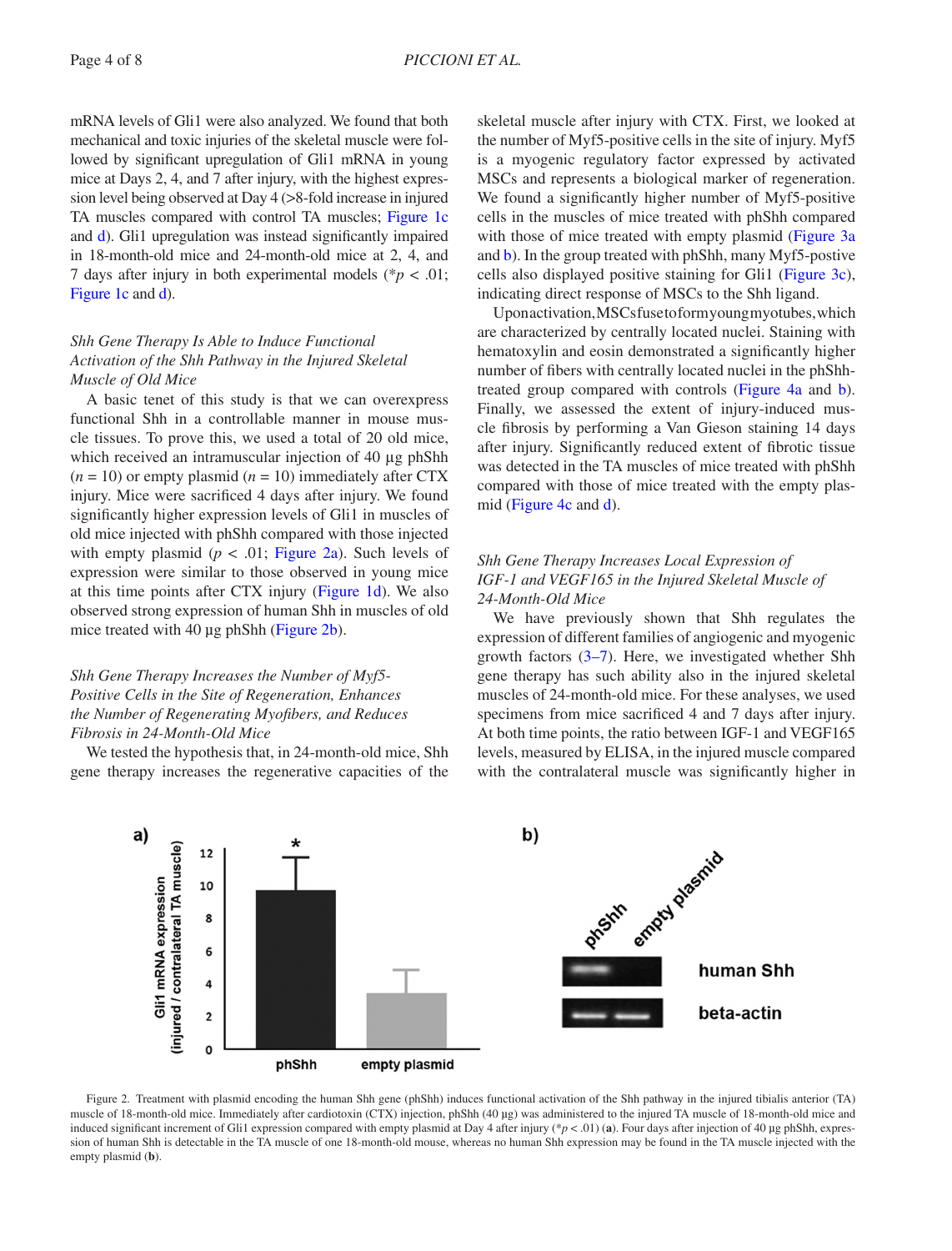

phShh

empty plasmid

 $\mathbf{c}$ 



<span id="page-4-0"></span>Myf5

 $Myf5 + Gli1$ 

Figure 3. Treatment with plasmid encoding the human Shh gene (phShh) increases the number of activated MSCs at the injury site. In 24-month-old mice treated with phShh (40 µg) after cardiotoxin (CTX) injury of the tibialis anterior (TA) muscle, there is a significant higher number of activated (Myf5-positive) MSCs at the site of injury (244.6  $\pm$  65.6 vs 99.7  $\pm$  11.2 Myf5-positive cells per section, \**p* < .01) (**a** and **b**). Many Myf5-positive cells (green staining) are also immunopositive for the Shh target gene Gli1 (red/yellow staining) (**c**).

the phShh-treated group than in the empty plasmid-treated group [\(Figure 5\)](#page-6-7).

### **Discussion**

The repair of an injured tissue is a complex biological process involving the coordinated activities of tissue-resident and infiltrating cells in response to local and systemic signals. Following acute tissue injury, inflammatory cell infiltration and activation/proliferation of resident stem cells are the first line of defense to restore tissue homeostasis. However, many cellular and molecular mechanisms underlying efficient muscle repair are dysregulated in the aging muscle and eventually lead to impaired regeneration in response to injury [\(8](#page-6-8)[–16](#page-6-9)). Indeed, the progressive incapacity of regeneration machinery to replace damaged muscle is a hallmark of age-related muscle loss or sarcopenia  $(16,17)$  $(16,17)$  $(16,17)$  $(16,17)$ . A better understanding of impaired regenerative capacities represents an important first step for the development of therapeutic approaches. The results of our study hint at Shh as a novel player in the molecular mechanisms that underlie impaired regeneration in the aging skeletal muscle. The demonstration of impaired activation of the Shh pathway in response to injury in the skeletal muscle of 18- and 24-month-old mice is interesting because it is consistent with the concept that important mechanisms of muscle repair are affected by aging. The molecular and cellular mechanisms underlying this phenomenon remain to be elucidated, but this is beyond the scope of our study. Further investigation is needed to understand whether impaired activation of the Shh pathway depends on altered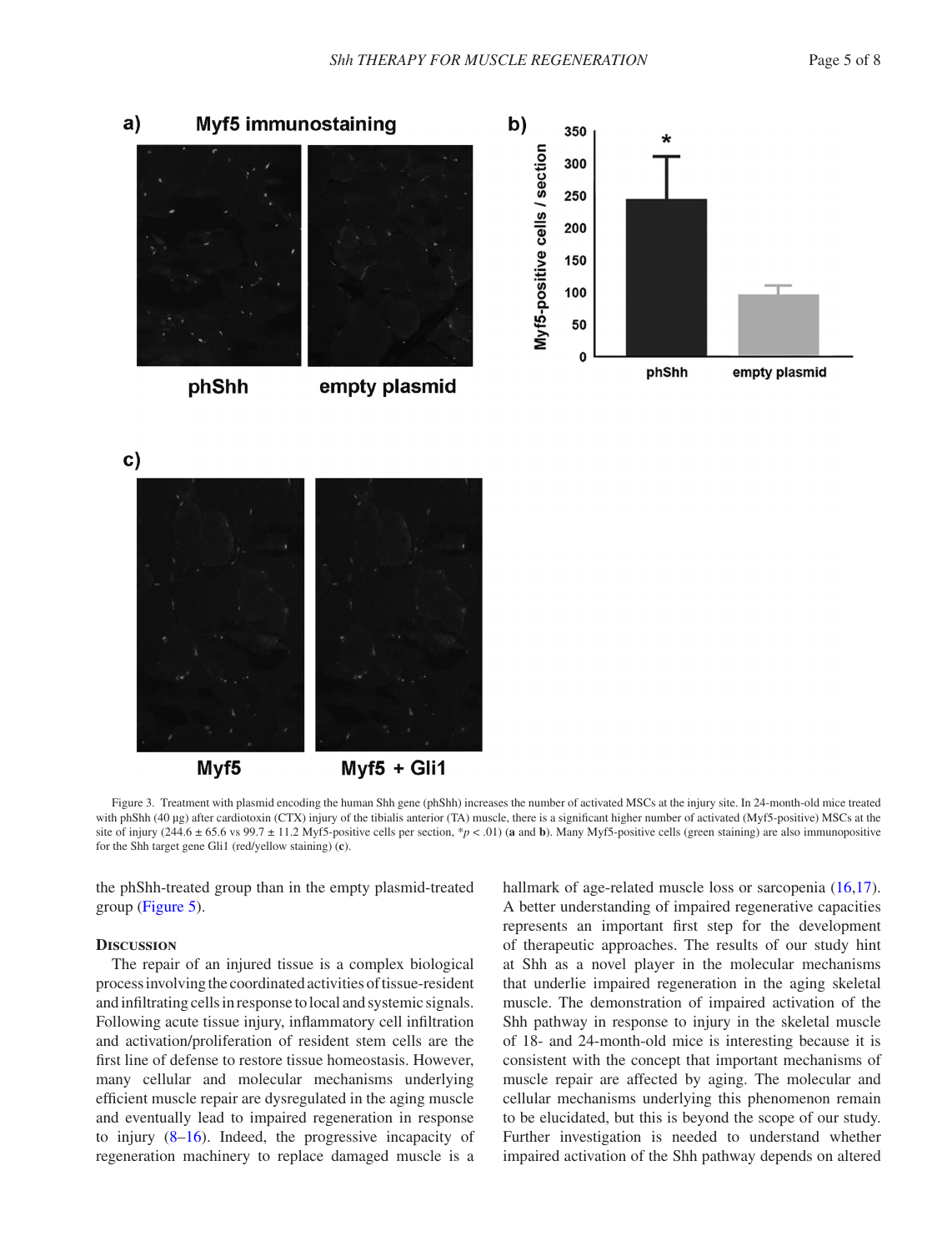

<span id="page-5-0"></span>Figure 4. Treatment with plasmid encoding the human Shh gene (phShh) increases the number of regenerating myofibers and reduces fibrosis after cardiotoxin (CTX) injury. Representative images of fibers with centrally located nuclei (CLN) in cross-sections of 24-month-old mice treated with phShh and empty plasmid (a). The number of regenerating myofibers was significantly higher in the phShh-treated group (485.5  $\pm$  120.7 vs 123.4  $\pm$  72.4 fibers with CLN/mm<sup>2</sup>,  $*p$  < .01) (b). Treatment with phShh also results in decreased percentage of fibrotic area per section (18.8% ± 6.1% vs 34.9% ± 2.3%, \**p* < .01) (**c** and **d**).

function or expression of the Shh receptors or transcription factors, increased expression of negative modulators of the Shh pathway, or other mechanisms. However, our findings suggest that dysregulation of the Shh pathway might be a novel contributor to deficient muscle regeneration associated with aging.

In the present study, we also show that phShh is able to induce functional activation of the Shh pathway in the injured skeletal muscle of old mice, resulting in Gli1—the principal transcription factor of the Shh pathway—expression levels that are similar to those observed in young mice upon induction of injury. Our study demonstrates that Shh therapy activates an efficient regenerative process in response to injury and leads to increased number of activated MSCs and new myofibers. Not surprisingly, it also results in decreased fibrosis. The beneficial effects of Shh therapy may be due, at least in part, to direct stimulation of MSCs, as indicated by the fact that, in mice receiving Shh therapy, Myf5-positive cells express the Shh target gene Gli1. This is consistent with previous findings from our group and others, demonstrating that Shh is able to act on adult MSCs in vitro  $(7,18,19)$  $(7,18,19)$  $(7,18,19)$  $(7,18,19)$  $(7,18,19)$ . It is also consistent with the fact that, in the embryo, a Gli1-binding site in the Myf5 epaxial somite enhancer is necessary for the specification of epaxial muscle progenitor cells and that Gli1 interacts with several important myogenic pathways, such as those regulated by Wnt, Frizzled, Numb, and β-catenin, during embryonic myogenesis ([20–24\)](#page-6-13). In addition, it has been recently demonstrated that Shh induces mitogen-activated protein kinase/extracellular signal-regulated kinase and phosphoinositide 3-kinase-dependent Akt phosphorylation in adult myoblasts in vitro and that Shh-induced Akt phosphorylation is required for its promotive effects on muscle cell proliferation and differentiation ([18\)](#page-6-11).

An additional mechanism through which Shh therapy exerts beneficial effects in the injured muscle may be the upregulation of IGF-1 and VEGF165. In the last decade, IGF-1 has emerged as a growth factor with a remarkably wide range of actions and a tremendous potential as a therapeutic in attenuating the atrophy and frailty associated with muscle aging and diseases  $(25)$  $(25)$ . In addition, IGF-1 is a protein with potent anti-apoptotic functions in skeletal muscle cells ([26](#page-7-2),[27\)](#page-7-3), thus its upregulation by Shh therapy might also be responsible for the reduced extent of fibrotic tissue observed in Shh-treated muscles. Regarding VEGF, it is well accepted that angiogenic cytokines have direct effects on muscle cells and myogenesis  $(6,28-32)$  $(6,28-32)$ . In this respect, it is intriguing to note that some VEGFinduced intracellular mechanisms, such as the phosphoinositide 3-kinase/Akt and mitogen-activated protein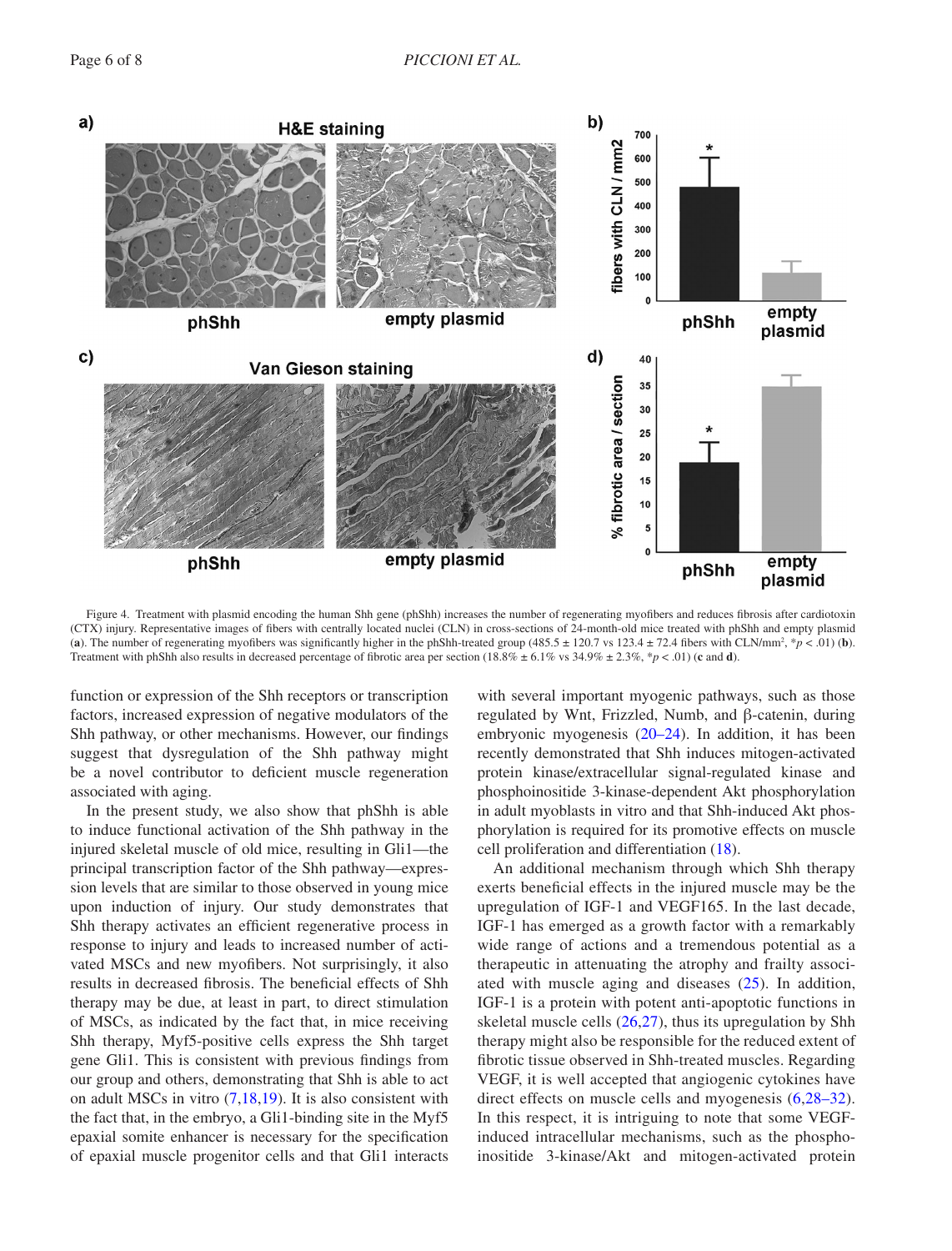

<span id="page-6-7"></span>Figure 5. Treatment with plasmid encoding the human Shh gene (phShh) increases expression of insulin-like growth factor (IGF)-1 and vascular endothelial growth factor (VEGF)165 after cardiotoxin (CTX) injury. Protein expression ratio (injured/contralateral muscle) of IGF-1 (**a**) and VEGF (**b**) is significantly increased both at Days 4 and 7 after injury in 24-month-old mice treated with phShh compared with controls ( $*p < .01$ ).

kinase signaling pathways, in addition to be important for endothelial cell survival, migration, and proliferation, are also involved in muscle survival, differentiation, and regeneration ([25](#page-7-1),[33–37](#page-7-5)).

In this scenario, it is reasonable to hypothesize that, in the course of muscle regeneration, Shh gene therapy exerts its beneficial effects both directly—on MSCs—and indirectly through the upregulation of growth factors such as IGF-1 and VEGF, which are eventually responsible for activating and/or enhancing myogenesis. In summary, our findings demonstrate that Shh therapy increases the regenerative capacities of the aging muscle and merits further investigation for its potential therapeutic utility in muscular diseases of the elderly.

#### FUNDING

This work was supported by the National Institutes of Health (1R21HL089684 to R.P.); the "Fondazione Roma" (RCSNE3 to R.P.); the Italian Department of University and Research (MIUR) (FIRB-IDEAS RBID08MAFS to R.P.).

#### **REFERENCES**

- <span id="page-6-0"></span>1. Borycki AG, Brunk B, Tajbakhsh S, Buckingham M, Chiang C, Emerson CP Jr. Sonic hedgehog controls epaxial muscle determination through Myf5 activation. *Development*. 1999;126:4053–4063.
- <span id="page-6-1"></span>2. Krüger M, Mennerich D, Fees S, Schäfer R, Mundlos S, Braun T. Sonic hedgehog is a survival factor for hypaxial muscles during mouse development. *Development*. 2001;128:743–752.
- <span id="page-6-2"></span>3. Pola R, Ling LE, Silver M, et al. The morphogen Sonic hedgehog is an indirect angiogenic agent upregulating two families of angiogenic growth factors. *Nat Med*. 2001;7:706–711.
- <span id="page-6-3"></span>4. Pola R, Ling LE, Aprahamian TR, et al. Postnatal recapitulation of embryonic hedgehog pathway in response to skeletal muscle ischemia. *Circulation*. 2003;108:479–485.
- <span id="page-6-5"></span>5. Kusano KF, Pola R, Murayama T, et al. Sonic hedgehog myocardial gene therapy: tissue repair through transient reconstitution of embryonic signaling. *Nat Med*. 2005;11:1197–1204.
- <span id="page-6-6"></span>6. Palladino M, Gatto I, Neri V, et al. Pleiotropic beneficial effects of Sonic hedgehog gene therapy in an experimental model of peripheral limb ischemia. *Mol Ther*. 2011;19:658–666.
- <span id="page-6-4"></span>7. Straface G, Aprahamian T, Flex A, et al. Sonic hedgehog regulates angiogenesis and myogenesis during post-natal skeletal muscle regeneration. *J Cell Mol Med*. 2009;13:2424–2435.
- <span id="page-6-8"></span>8. Lewis DM, Schmalbruch H. Effects of age on aneural regeneration of soleus muscle in rat. *J Physiol*. 1995;488:483–492.
- 9. Rivard A, Fabre JE, Silver M, et al. Age-dependent impairment of angiogenesis. *Circulation*. 1999;99:111–120.
- 10. Rivard A, Berthou-Soulie L, Principe N, et al. Age-dependent defect in vascular endothelial growth factor expression is associated with reduced hypoxia-inducible factor 1 activity. *J Biol Chem*. 2000;275:29643–29647.
- 11. Pola R, Aprahamian TR, Bosch-Marcé M, et al. Age-dependent VEGF expression and intraneural neovascularization during regeneration of peripheral nerves. *Neurobiol Aging*. 2004;25:1361–1368.
- 12. Marsh DR, Criswell DS, Carson JA, Booth FW. Myogenic regulatory factors during regeneration of skeletal muscle in young, adult, and old rats. *J Appl Physiol*. 1997;83:1270–1275.
- 13. Dennis RA, Przybyla B, Gurley C, et al. Aging alters gene expression of growth and remodeling factors in human skeletal muscle both at rest and in response to acute resistance exercise. *Physiol Genomics*. 2008;32:393–400.
- 14. Goldspink G. Age-related loss of muscle mass and strength. *J Aging Res*. 2012;2012:158279.
- 15. Serrano AL, Muñoz-Cánoves P. Regulation and dysregulation of fibrosis in skeletal muscle. *Exp Cell Res*. 2010;316:3050–3058.
- <span id="page-6-9"></span>16. Vinciguerra M, Musaro A, Rosenthal N. Regulation of muscle atrophy in aging and disease. *Adv Exp Med Biol*. 2010;694:211–233.
- <span id="page-6-10"></span>17. Cossu G, Mavilio F. Myogenic stem cells for the therapy of primary myopathies: wishful thinking or therapeutic perspective? *J Clin Invest*. 2000;105:1669–1674.
- <span id="page-6-11"></span>18. Elia D, Madhala D, Ardon E, Reshef R, Halevy O. Sonic hedgehog promotes proliferation and differentiation of adult muscle cells: involvement of MAPK/ERK and PI3K/Akt pathways. *Biochim Biophys Acta*. 2007;1773:1438–1446.
- <span id="page-6-12"></span>19. Koleva M, Kappler R, Vogler M, Herwig A, Fulda S, Hahn H. Pleiotropic effects of Sonic hedgehog on muscle satellite cells. *Cell Mol Life Sci*. 2005;62:1863–1870.
- <span id="page-6-13"></span>20. Borycki A, Brown AM, Emerson CP Jr. Shh and Wnt signaling pathways converge to control Gli gene activation in avian somites. *Development*. 2000;127:2075–2087.
- 21. Gustafsson MK, Pan H, Pinney DF, et al. Myf5 is a direct target of long-range Shh signaling and Gli regulation for muscle specification. *Genes Dev*. 2002;16:114–126.